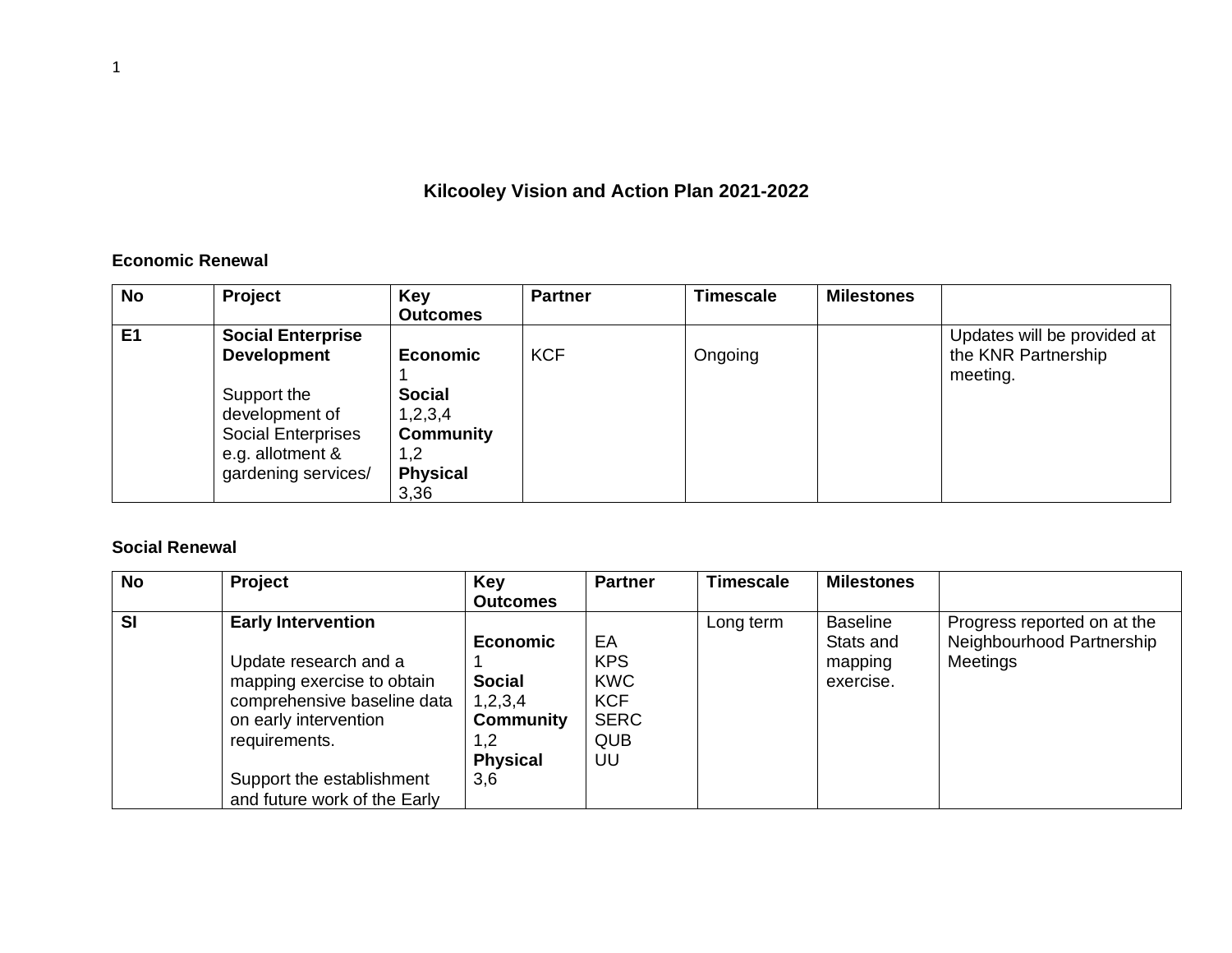|                | Intervention Locality Planning<br>Group<br>Affordable Childcare                                                                                                                                                                                                                                                                                                                                                                                        |                                                                                                  |                                                |  |                                                                                                |
|----------------|--------------------------------------------------------------------------------------------------------------------------------------------------------------------------------------------------------------------------------------------------------------------------------------------------------------------------------------------------------------------------------------------------------------------------------------------------------|--------------------------------------------------------------------------------------------------|------------------------------------------------|--|------------------------------------------------------------------------------------------------|
| <b>S2</b>      | <b>Early Years Provision</b><br>Early years provision must<br>meet minimum standards for<br>both preschool and pre-pre<br>school children.<br>Early years and transition to<br>school programmes<br>Support for parents receiving<br>childcare whilst they attend<br>NR programmes.                                                                                                                                                                    |                                                                                                  | <b>KWC</b>                                     |  | Progress reported on at the<br>Neighbourhood Partnership<br>Meetings                           |
| S <sub>3</sub> | <b>Educational Attainments</b><br><b>Restorative Afterschool</b><br>Introduce Restorative<br><b>Practices into KPS</b><br>afterschool, building trust<br>between young people and<br>adults. Young people will feel<br>they are valued as part of the<br>community. They will get the<br>opportunity to outline goals<br>and behaviours that<br>encourage a healthy<br>community - learning<br>important life skills and tools<br>required to navigate | <b>Economic</b><br><b>Social</b><br>1,2,3,4<br><b>Physical</b><br>3,6<br><b>Community</b><br>1,2 | <b>BA</b><br><b>KCF</b><br><b>KWC</b><br>EA YS |  | DfC Quarterly Reports.<br>Progress reported on at the<br>Neighbourhood Partnership<br>Meetings |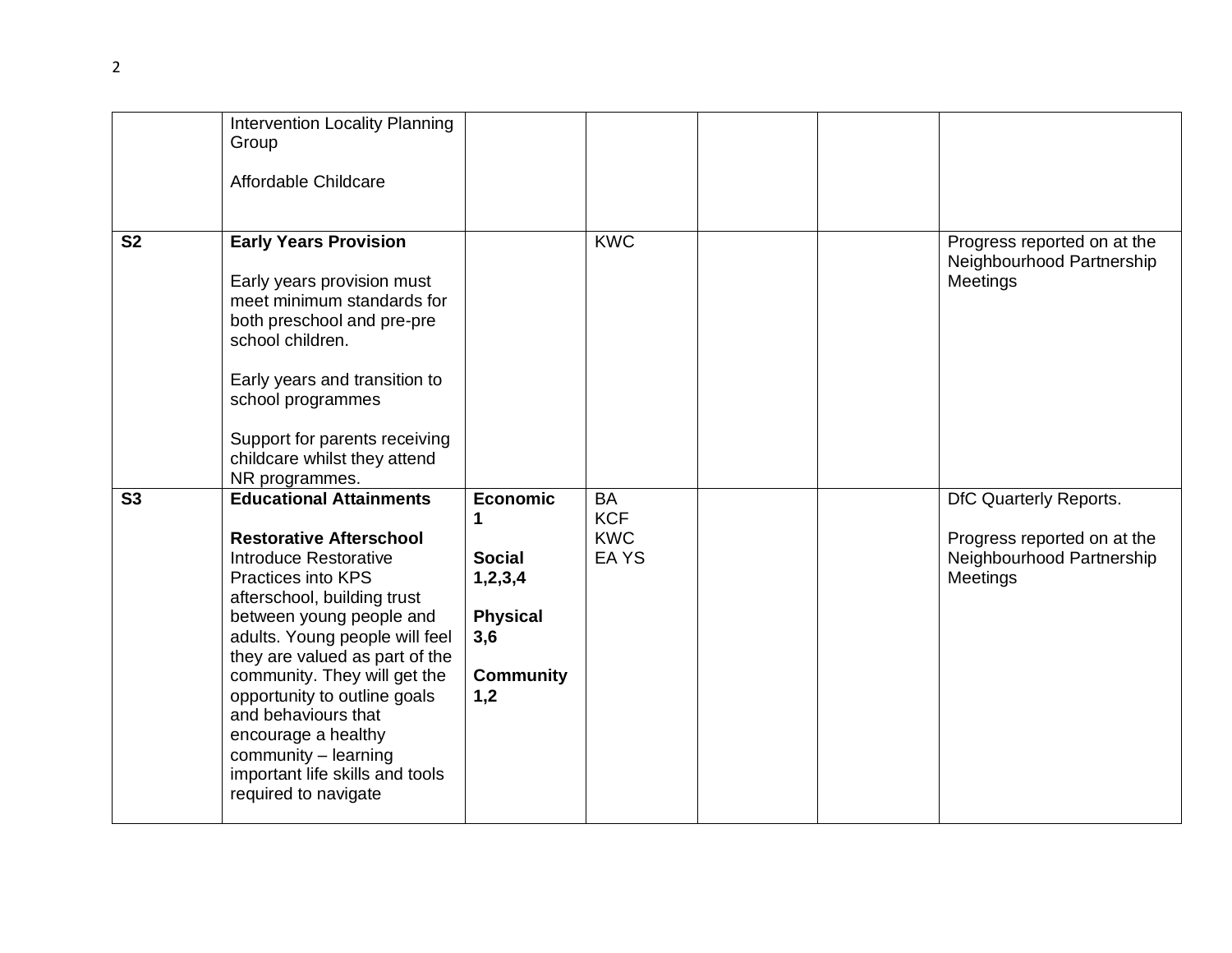| their way through                                                                                                                                                                                                                                                                                                                                                                                                                              |  |                   | Project                                            | Progress reported on at                         |
|------------------------------------------------------------------------------------------------------------------------------------------------------------------------------------------------------------------------------------------------------------------------------------------------------------------------------------------------------------------------------------------------------------------------------------------------|--|-------------------|----------------------------------------------------|-------------------------------------------------|
| adolescence                                                                                                                                                                                                                                                                                                                                                                                                                                    |  |                   | Completed                                          | <b>KNRP</b> meetings                            |
| <b>START Programme</b><br>Employability and personal<br>development programme for<br>16-24 year olds who are not<br>in employment, education or<br>training.<br>The programme offers Maths<br>and English Essential Skills<br>tutoring to level 2. Young<br>people will be supported to<br>move into employment,<br>training or education. The<br>programme recruits for young<br>people all year round and the<br>programme is run in 14 week |  |                   | 2 new youth<br>leaders<br>recruited and<br>trained | Progress reported on at<br><b>KNRP</b> meetings |
| cycles with 12 to 14 young<br>people in each group.                                                                                                                                                                                                                                                                                                                                                                                            |  |                   |                                                    |                                                 |
| <b>KCF</b>                                                                                                                                                                                                                                                                                                                                                                                                                                     |  |                   |                                                    |                                                 |
|                                                                                                                                                                                                                                                                                                                                                                                                                                                |  |                   |                                                    |                                                 |
| Continue management of                                                                                                                                                                                                                                                                                                                                                                                                                         |  |                   |                                                    |                                                 |
| Community Education Hub at<br>Presbyterian Church offering                                                                                                                                                                                                                                                                                                                                                                                     |  |                   |                                                    |                                                 |
| range of courses subject to                                                                                                                                                                                                                                                                                                                                                                                                                    |  |                   |                                                    |                                                 |
| funding.                                                                                                                                                                                                                                                                                                                                                                                                                                       |  |                   |                                                    |                                                 |
| Continue with OCN<br>accredited training in                                                                                                                                                                                                                                                                                                                                                                                                    |  |                   |                                                    |                                                 |
| Horticulture and Community                                                                                                                                                                                                                                                                                                                                                                                                                     |  |                   |                                                    |                                                 |
| development.                                                                                                                                                                                                                                                                                                                                                                                                                                   |  |                   |                                                    |                                                 |
| Build on existing relationship<br>with UU to ensure continued                                                                                                                                                                                                                                                                                                                                                                                  |  | <b>March 2022</b> |                                                    |                                                 |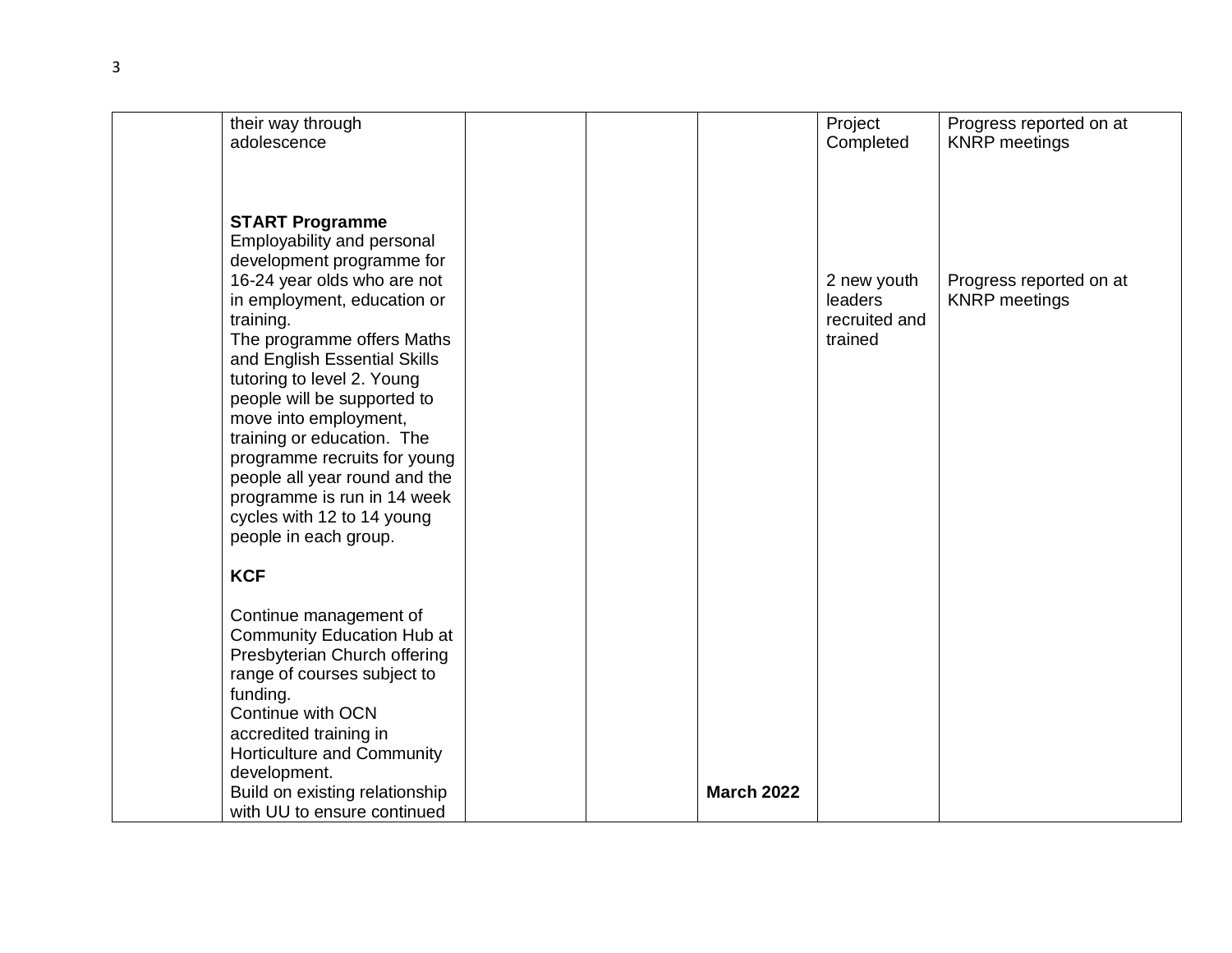|                | availability of Access points<br>to third level opportunities<br>through Unblocking Potential<br>and other bespoke access<br>provision.<br>Continue to offer alternative<br>forms of educational<br>engagement through Drama,<br>Local history and health<br>awareness. |                                |                  | <b>March 2022</b> |                          |
|----------------|-------------------------------------------------------------------------------------------------------------------------------------------------------------------------------------------------------------------------------------------------------------------------|--------------------------------|------------------|-------------------|--------------------------|
|                | <b>Support the Kilcooley</b><br><b>Education Working Group</b>                                                                                                                                                                                                          |                                |                  |                   |                          |
|                | The NRO will facilitate the<br><b>Education Working Group</b><br>meetings, ensuring the<br>meetings are held on six<br>weekly basis, with meaningful<br>programme and projects<br>delivery.                                                                             |                                |                  |                   |                          |
|                | The NRO will be responsible<br>for updating the<br>Kilcooleytogether.com<br>Website on a monthly basis.                                                                                                                                                                 |                                |                  |                   |                          |
| S <sub>5</sub> | <b>Transitions Programme</b><br>To support the continued<br>provision of the Transition<br>Programme which facilitates<br>a more seamless transition<br>from primary to secondary<br>school.                                                                            | <b>Social</b><br>$1,2,3,4$ & 5 | EA<br><b>KPS</b> | Long term         | Quarterly Reports to KNP |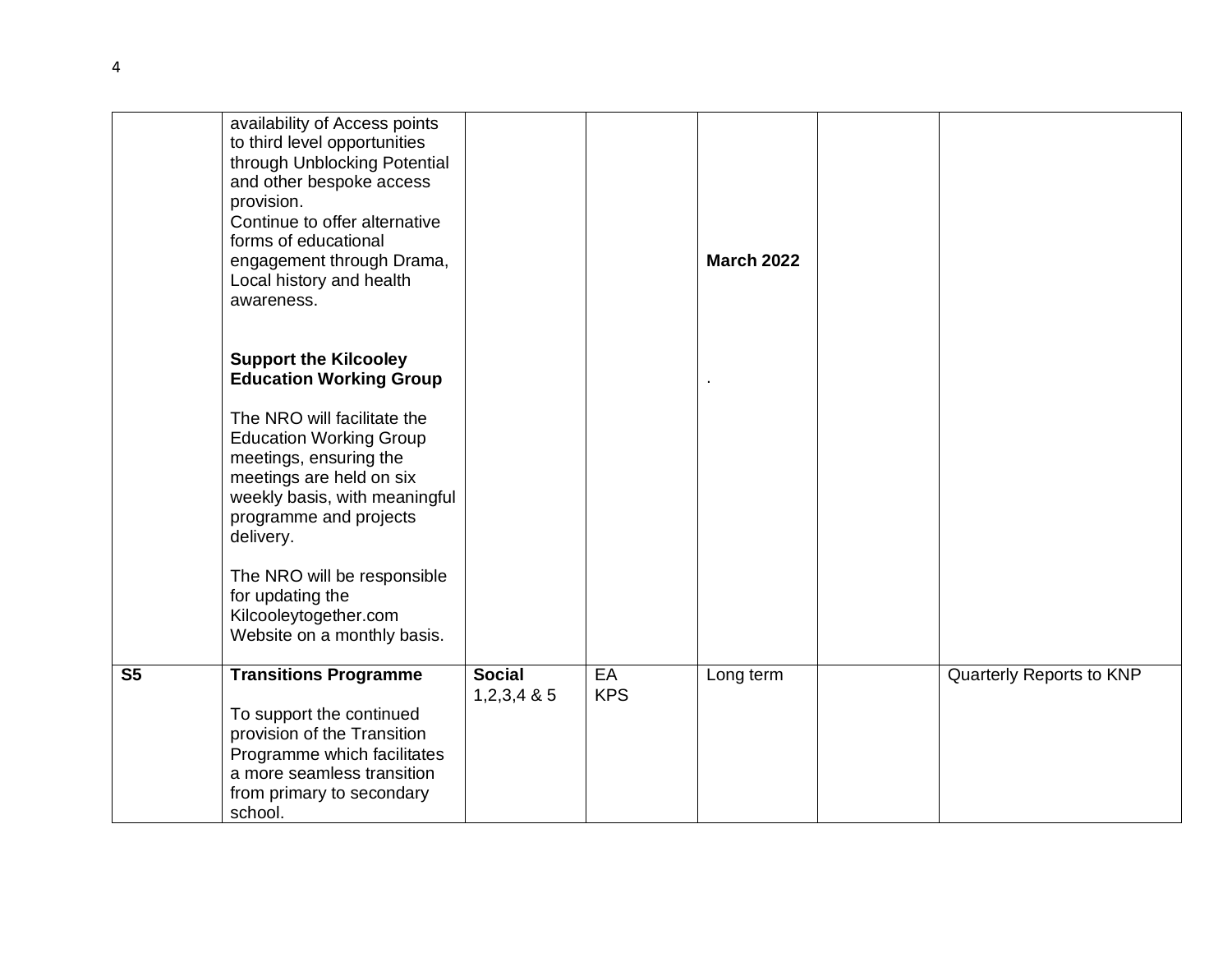| S <sub>6</sub> | <b>Men's Programme</b><br>Map current services tailored<br>towards men and identify<br>opportunities to improve<br>provision, co-ordination and<br>delivery of health and<br>education programmes.<br>Secure resources to facitlitate<br>men's group and provide<br>activity programme until 2022<br>Therapeutic input to be<br>piloted during 2021-22 for<br>Men's Health Group.<br>Intergenerational Programme<br>focusing on Citizenship and<br>Social Responsibility to be<br>piloted. | <b>Economic</b><br>2,3,4,5,6<br><b>Social</b><br>5,6,8,9,10 | EA<br>Health<br>Improveme<br>nt Task<br>Force<br><b>KCF</b><br><b>BA</b> | Long term | Updates provided at KNR<br>Partnership meetings through<br>the Health Improvement Task<br>Force           |
|----------------|--------------------------------------------------------------------------------------------------------------------------------------------------------------------------------------------------------------------------------------------------------------------------------------------------------------------------------------------------------------------------------------------------------------------------------------------------------------------------------------------|-------------------------------------------------------------|--------------------------------------------------------------------------|-----------|-----------------------------------------------------------------------------------------------------------|
| <b>S7</b>      | <b>Drug and Alcohol</b><br><b>Prevention</b><br>The Health Improvement<br>Action Plan will be<br>addressing this issue.                                                                                                                                                                                                                                                                                                                                                                    | <b>Social</b><br>7,8,9,10                                   | Health<br>Improveme<br>nt Task<br>Force<br><b>KCF</b>                    | Long term | Updates provided at KNR<br><b>Partnership Meeting</b>                                                     |
| S <sub>8</sub> | <b>Mental Health</b><br>Promote mental health and<br>well being at Community<br>Level                                                                                                                                                                                                                                                                                                                                                                                                      | <b>Social</b><br>6,7,8,9,1,0                                | Health<br>Improveme<br>nt Task<br>Force<br><b>KCF</b>                    | Long term | Updates provided at KNR<br>Partnership Meeting and<br>through the Health<br><b>Improvement Task Force</b> |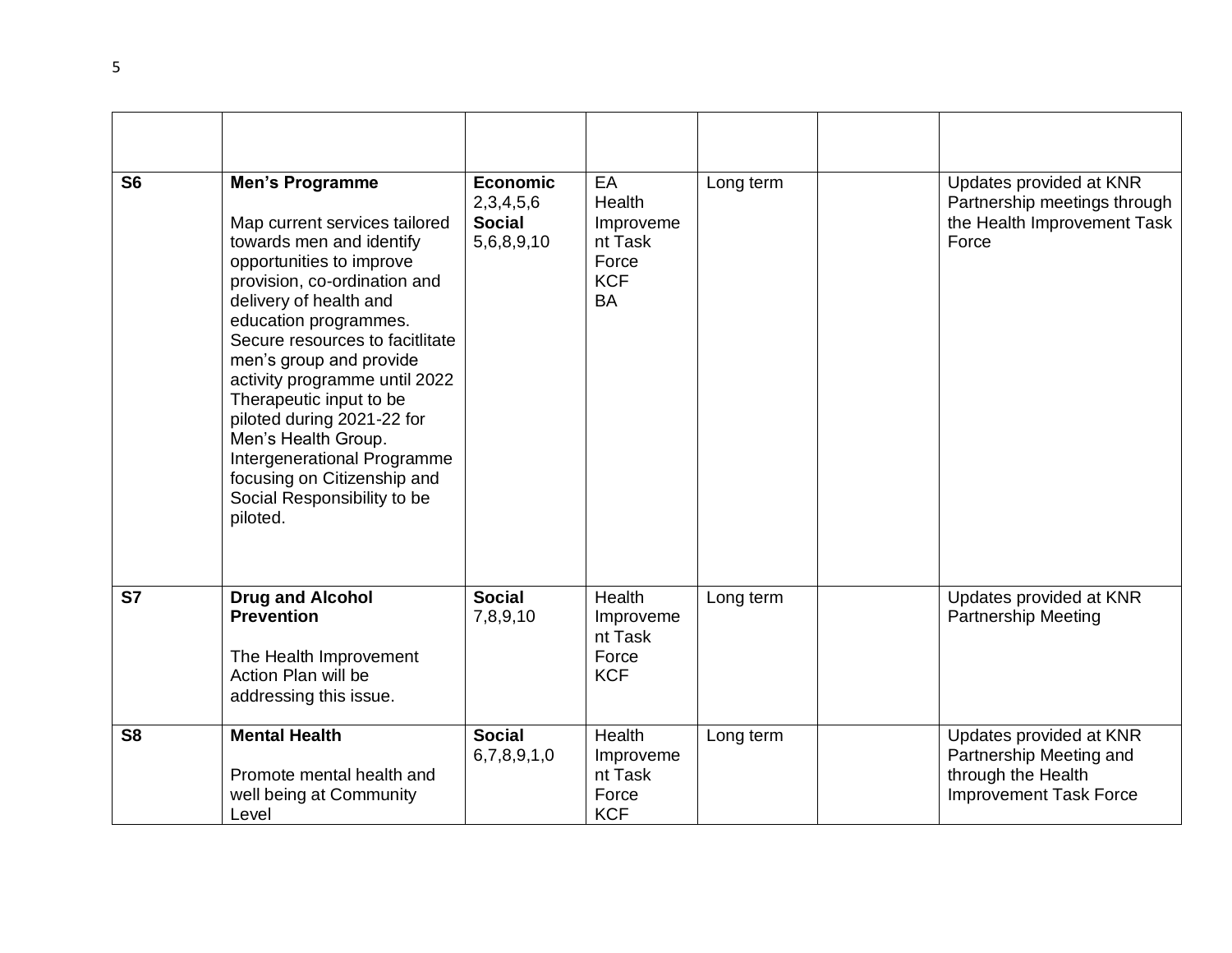|                                    | <b>KWC</b>      |  |  |
|------------------------------------|-----------------|--|--|
|                                    | <b>EA Youth</b> |  |  |
| Activate emergency response        |                 |  |  |
| procedure as required              | Services        |  |  |
| Peer support, drop in Centre       | <b>BA</b>       |  |  |
| facility.                          |                 |  |  |
| (The Health Improvement            |                 |  |  |
| Action Plan will be                |                 |  |  |
| addressing these issues)           |                 |  |  |
| Therapeutic input to Men's         |                 |  |  |
| Health group to be piloted         |                 |  |  |
| during 2021-22                     |                 |  |  |
|                                    |                 |  |  |
|                                    |                 |  |  |
| <b>Restorative Allotment &amp;</b> |                 |  |  |
| <b>Reflection Garden (Bangor</b>   |                 |  |  |
| <b>Alternatives</b>                |                 |  |  |
|                                    |                 |  |  |
|                                    |                 |  |  |
| This is for the local              |                 |  |  |
| community and based in             |                 |  |  |
|                                    |                 |  |  |
| Kilcooley Allotments. The          |                 |  |  |
| periphery of the garden will       |                 |  |  |
| include flowers and blooms,        |                 |  |  |
| which members of the               |                 |  |  |
| community can plant and            |                 |  |  |
| grow, with 3 separate              |                 |  |  |
| allotments in which to grow        |                 |  |  |
| fruit and vegetables. It will be   |                 |  |  |
| a resource to allow the            |                 |  |  |
| community to develop their         |                 |  |  |
| skills and learning in             |                 |  |  |
| horticulture which has been        |                 |  |  |
| scientifically proven to           |                 |  |  |
| increase positive mental           |                 |  |  |
| health. A decorative bench in      |                 |  |  |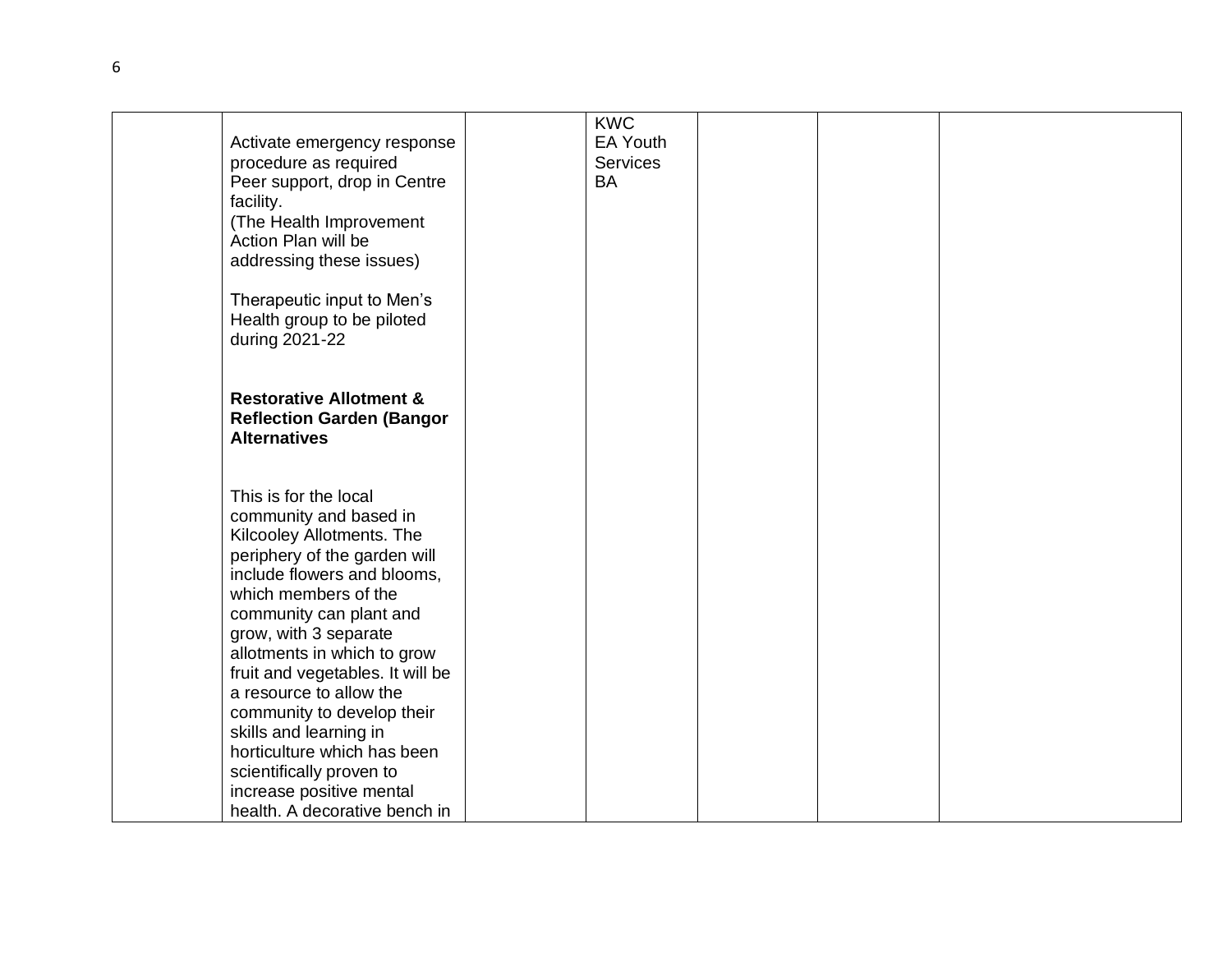| the centre of the garden will<br>be utilised for intensive<br>restorative 1-1 sessions with<br>those suffering mental ill<br>health and in repairing harm.<br><b>Generic Youth Service</b><br><b>Programmes</b> |  | Long term | Number of<br>participants   | Progress reported on at the<br><b>NP Meetings</b> |
|-----------------------------------------------------------------------------------------------------------------------------------------------------------------------------------------------------------------|--|-----------|-----------------------------|---------------------------------------------------|
| Promotes 'Wellbeing for All'<br>initiatives as detailed in the<br><b>Emotional Health and</b><br>Wellbeing Framework to<br>support the emotional health<br>and wellbeing of all young<br>people                 |  | Long term | 2<br>programmes<br>per year | Progress reported on at the<br><b>NP Meetings</b> |
| <b>Mental Health Youth Work</b><br><b>Programmes</b>                                                                                                                                                            |  |           |                             |                                                   |
| Provides 'Early Support' or<br>early intervention for small<br>groups of young people to<br>address emerging issues                                                                                             |  | Long term | Number of<br>referrals      | Progress reported on at the<br><b>NP Meetings</b> |
| <b>Stay Connected Local</b><br>Project                                                                                                                                                                          |  |           |                             |                                                   |
| Provides 'Enhanced Support'<br>for individuals or small<br>groups of young people to<br>connect to local services and<br>provide support on issues<br>such as loneliness and<br>isolation                       |  |           | Number of<br>referrals      | Progress reported on at the<br><b>NP Meetings</b> |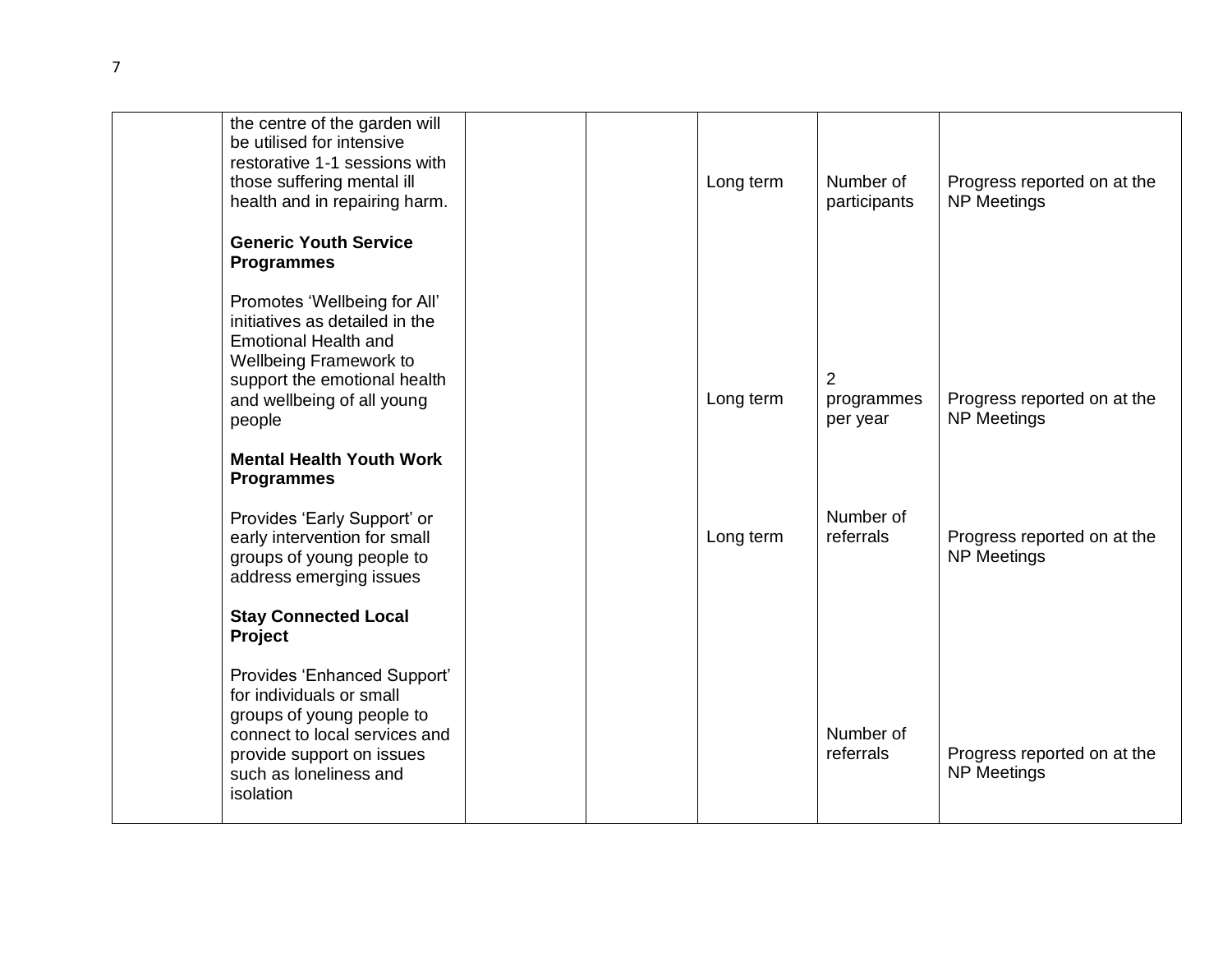|                | <b>FLARE</b>                                                                                                                                                                                     |  |                                            |                                                                                     |
|----------------|--------------------------------------------------------------------------------------------------------------------------------------------------------------------------------------------------|--|--------------------------------------------|-------------------------------------------------------------------------------------|
|                |                                                                                                                                                                                                  |  |                                            |                                                                                     |
|                | A Regional Youth Service<br>programme that provides<br>'Enhanced Support' to<br>children and young people<br>who are experiencing mental<br>heath difficulties                                   |  | Number of<br>young<br>people/<br>teachers/ | Progress reported on at the<br><b>NP Meetings</b>                                   |
|                | <b>REACH</b><br>(Resilience Education<br>Assisting Change to Happen)                                                                                                                             |  | parents<br>supported                       |                                                                                     |
|                | A targeted youth work<br>programme which supports<br>pupils, teachers and parents<br>within schools to improve the<br>emotional health and<br>wellbeing outcomes of<br>children and young people |  |                                            |                                                                                     |
|                |                                                                                                                                                                                                  |  |                                            |                                                                                     |
|                |                                                                                                                                                                                                  |  |                                            |                                                                                     |
| S <sub>9</sub> | <b>Family Health and Well</b><br><b>Being Project</b><br>The New Parent Project<br>Health covers the Kilcooley<br>and Greater Bangor area.                                                       |  |                                            | Updates provided at KNR<br>Partnership Meetings and<br><b>DfC Quarterly Reports</b> |
|                |                                                                                                                                                                                                  |  |                                            |                                                                                     |
|                | A family support worker is<br>also available to families to                                                                                                                                      |  |                                            |                                                                                     |
|                | provide help and information                                                                                                                                                                     |  |                                            |                                                                                     |
|                | on a variety of issues                                                                                                                                                                           |  |                                            |                                                                                     |
|                | including sleep, behaviour                                                                                                                                                                       |  |                                            |                                                                                     |
|                | and child development all<br>within the family's home.                                                                                                                                           |  |                                            |                                                                                     |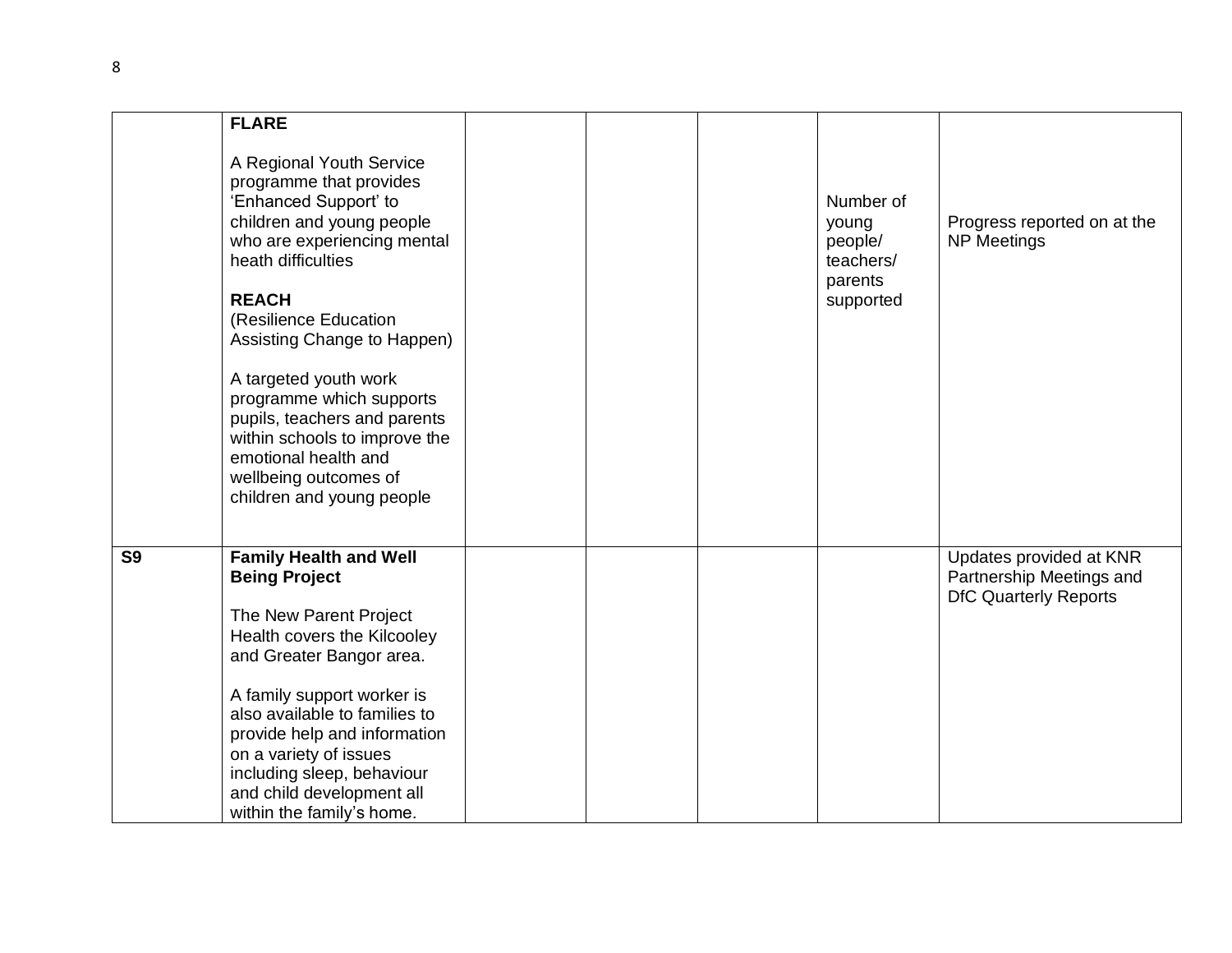| <b>S10</b> | <b>Community Safety</b><br>Enable further discussions<br>between young people and<br>the PSNI to build trust and<br>relationships and to<br>encourage young people to<br>become peer mentors in their<br>community.                                                                                                                                                                                                            | <b>Social</b><br>10<br><b>Community</b><br>$\overline{2}$ | <b>BA</b><br>EA Youth<br>Service/<br>Holywood<br><b>Family Trust</b> | Long term | Updates provided at KNR<br>Partnership Meetings and<br><b>DfC Quarterly Reports</b> |
|------------|--------------------------------------------------------------------------------------------------------------------------------------------------------------------------------------------------------------------------------------------------------------------------------------------------------------------------------------------------------------------------------------------------------------------------------|-----------------------------------------------------------|----------------------------------------------------------------------|-----------|-------------------------------------------------------------------------------------|
|            | <b>Restorative Afterschool</b>                                                                                                                                                                                                                                                                                                                                                                                                 |                                                           |                                                                      |           |                                                                                     |
|            | Introduce the concept of<br><b>Restorative Practices into</b><br>afterschool, building trust<br>between young people and<br>adults. Young people will feel<br>they are valued as part of the<br>community. They will get the<br>opportunity to outline goals<br>and behaviours that<br>encourage a healthy<br>community - learning<br>important life skills and tools<br>required to navigate their way<br>through adolescence |                                                           |                                                                      |           |                                                                                     |
|            | <b>Open Dialogue</b>                                                                                                                                                                                                                                                                                                                                                                                                           |                                                           |                                                                      |           |                                                                                     |
|            | <b>Bangor Alternatives will</b><br>promote Good Relations and<br>cross-community initiatives<br>and activities aimed at                                                                                                                                                                                                                                                                                                        |                                                           |                                                                      |           |                                                                                     |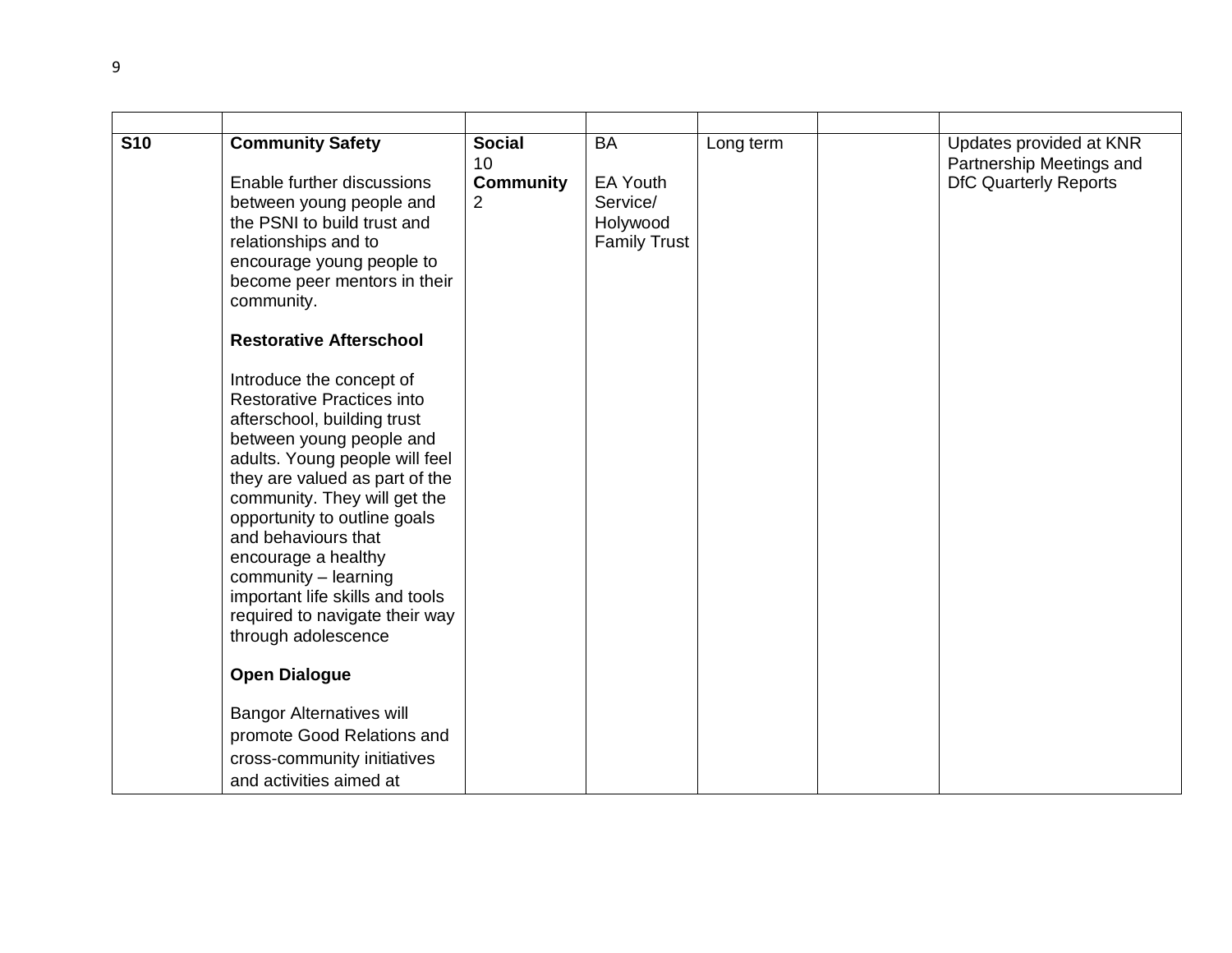| promoting social cohesion        |  |  |  |
|----------------------------------|--|--|--|
| across the political divide      |  |  |  |
|                                  |  |  |  |
|                                  |  |  |  |
| <b>Bangor Alternatives</b>       |  |  |  |
| <b>Mediation, Advocacy &amp;</b> |  |  |  |
| <b>Community Support</b>         |  |  |  |
|                                  |  |  |  |
| (MACS)                           |  |  |  |
|                                  |  |  |  |
| This programme responds          |  |  |  |
| to victims of anti-social        |  |  |  |
|                                  |  |  |  |
| behaviour and                    |  |  |  |
| neighbourhood disputes           |  |  |  |
| and involves intensive           |  |  |  |
|                                  |  |  |  |
| support, advice and              |  |  |  |
| mediation.                       |  |  |  |
|                                  |  |  |  |
| <b>ENGAGE</b>                    |  |  |  |
|                                  |  |  |  |
| (formerly START)                 |  |  |  |
|                                  |  |  |  |
| Specialist youth work            |  |  |  |
| programme for young              |  |  |  |
|                                  |  |  |  |
| people at risk of being          |  |  |  |
| involved in paramilitary         |  |  |  |
| activity, promoting a            |  |  |  |
|                                  |  |  |  |
| culture of lawfulness.           |  |  |  |
|                                  |  |  |  |
| Detached/Outreach work           |  |  |  |
|                                  |  |  |  |
|                                  |  |  |  |
| Delivered in partnership         |  |  |  |
| with PSNI, PCSP, ANDBC           |  |  |  |
| and voluntary and statutory      |  |  |  |
|                                  |  |  |  |
| youth work organisations         |  |  |  |
| to support young people at       |  |  |  |
| risk                             |  |  |  |
|                                  |  |  |  |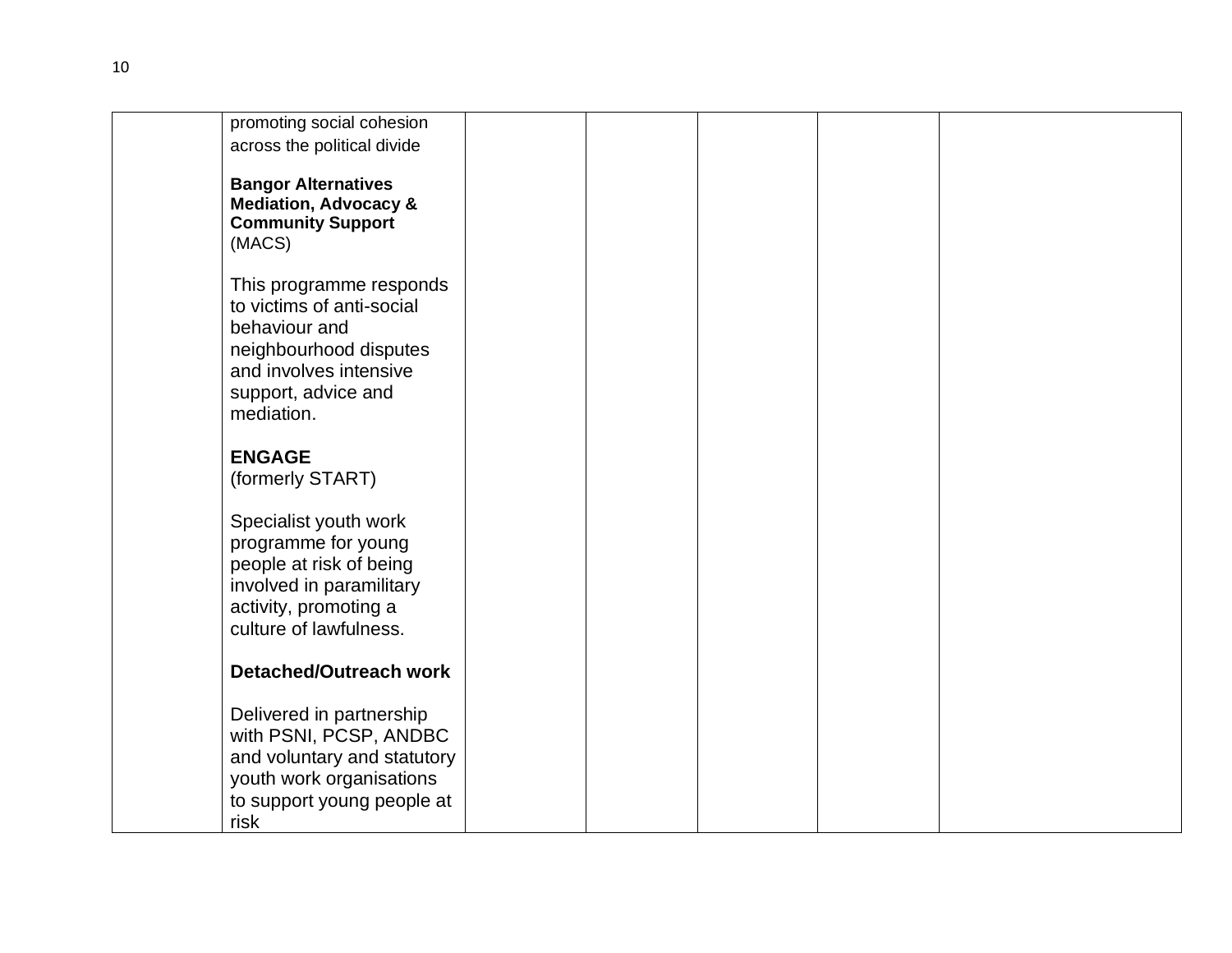| <b>S11</b> | <b>Welfare reform information</b>                         | <b>Social</b><br>10 | <b>KCF</b><br><b>KWC</b> | Medium<br>Term | DfC Quarterly reports/<br>Progress reported on at the |
|------------|-----------------------------------------------------------|---------------------|--------------------------|----------------|-------------------------------------------------------|
|            | Weekly surgeries to take                                  |                     |                          |                | Neighbourhood Partnership                             |
|            | place to advise residents                                 |                     |                          |                | <b>Meetings</b>                                       |
| <b>S12</b> | <b>Housing Maintenance and</b>                            | <b>Physical</b>     | <b>NIHE</b>              |                | Progress reported on at the                           |
|            | <b>Provision</b>                                          |                     | <b>KCF</b>               |                | Neighbourhood Partnership<br><b>Meetings</b>          |
|            | The NIHE will continue to                                 |                     |                          |                |                                                       |
|            | carry out response                                        |                     |                          |                |                                                       |
|            | maintenance to properties                                 |                     |                          |                |                                                       |
|            | and plan to deliver a rolling<br>programme of stock       |                     |                          |                |                                                       |
|            | improvement schemes in                                    |                     |                          |                |                                                       |
|            | 2021/2022                                                 |                     |                          |                |                                                       |
|            | NIHE completed four phases                                |                     |                          |                |                                                       |
|            | of a bathroom/kitchen/rewire                              |                     |                          |                |                                                       |
|            | scheme in Kilcooley and                                   |                     |                          |                |                                                       |
|            | have started the fifth phase<br>with a total investment 3 |                     |                          |                |                                                       |
|            | million pounds.                                           |                     |                          |                |                                                       |
|            |                                                           |                     |                          |                |                                                       |
|            | NIHE have completed an<br>external maintenance            |                     |                          |                |                                                       |
|            | scheme - cost 800k.                                       |                     |                          |                |                                                       |
|            |                                                           |                     |                          |                |                                                       |
| <b>S13</b> | <b>Speech and Language</b>                                | <b>Economic</b>     | EA                       | Short term     | Progress reported on at the                           |
|            |                                                           |                     | <b>SEHSCT</b>            | with long      | Neighbourhood Partnership                             |
|            | Individual group and whole                                | <b>Social</b>       | <b>KPS</b>               | term           | Meetings                                              |
|            | class support, in class and                               | 1,2,3,8             | <b>KWC</b>               | sustainability |                                                       |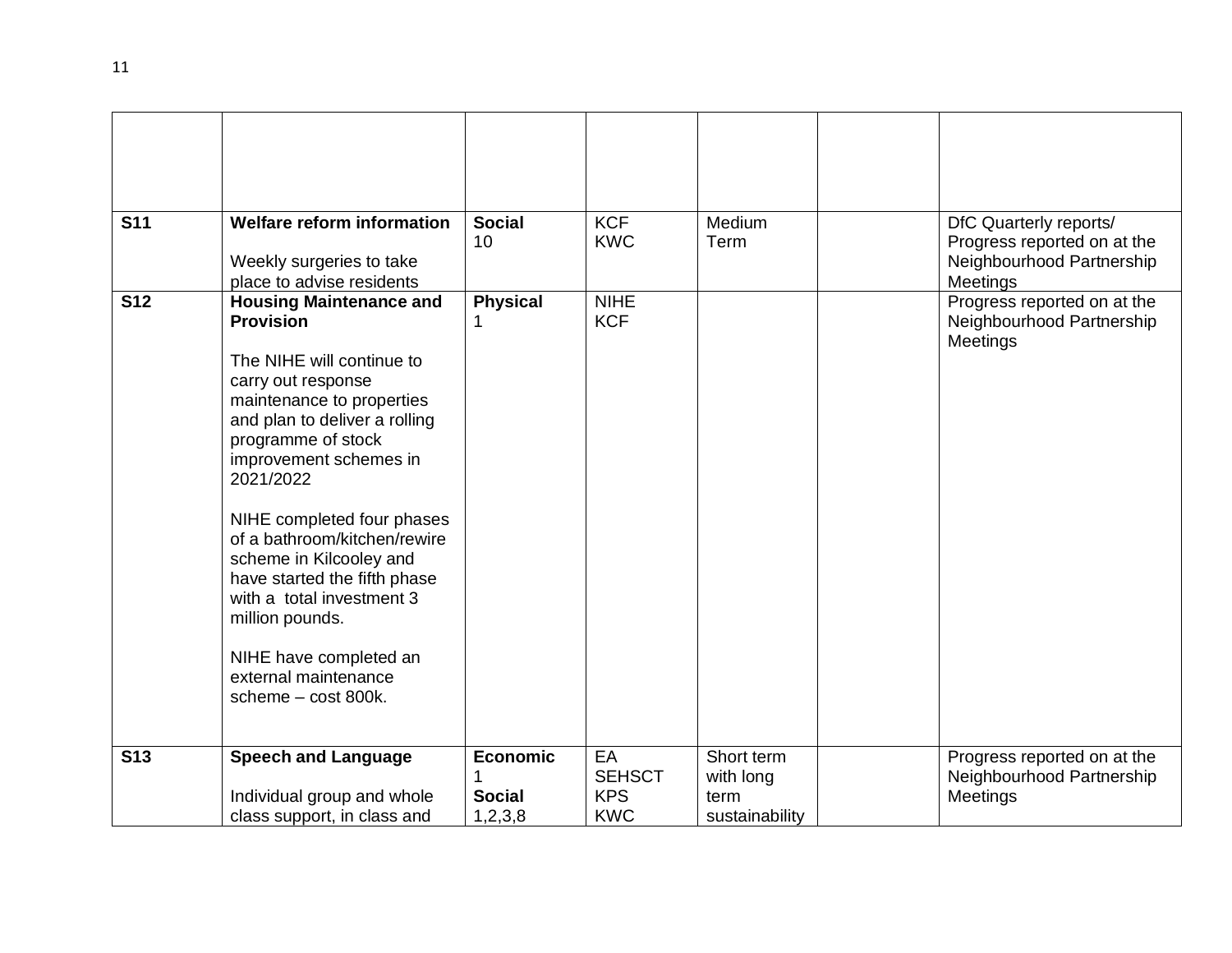|            | out of class, provided by the<br>teacher and classroom<br>assistant<br>Delivery of early intervention<br>programmes to give young<br>children under four and their<br>families the best possible<br>start in life.                                                                       | <b>Community</b><br>1,2<br><b>Physical</b><br>3,6                                   |                                |                                                 |                                                                                             |
|------------|------------------------------------------------------------------------------------------------------------------------------------------------------------------------------------------------------------------------------------------------------------------------------------------|-------------------------------------------------------------------------------------|--------------------------------|-------------------------------------------------|---------------------------------------------------------------------------------------------|
| <b>S14</b> | <b>CONNE - X-ions Database</b><br>and Web application                                                                                                                                                                                                                                    | <b>Social</b><br>1,2,3,8<br><b>Community</b><br>1,2,8<br><b>Economic</b><br>1,2,3,4 | <b>KWC</b>                     | Short term<br>with long<br>term<br>availability | On-going review.                                                                            |
| <b>S15</b> | <b>Kilcooley Play Group</b><br><b>Transitions Refurbishment</b><br><b>Projects</b><br>Review the impact of the new<br>learning unit between<br>Ladybirds and Jellytots.<br>Review the impact on the<br>Early Years registration and<br>long-term feasibility of the<br>current location. | <b>Social</b>                                                                       | EA<br><b>KWC</b><br><b>KPS</b> | Short term<br>with long<br>term<br>availability | On-going review and<br>Progress reported on at the<br>Neighbourhood Partnership<br>Meetings |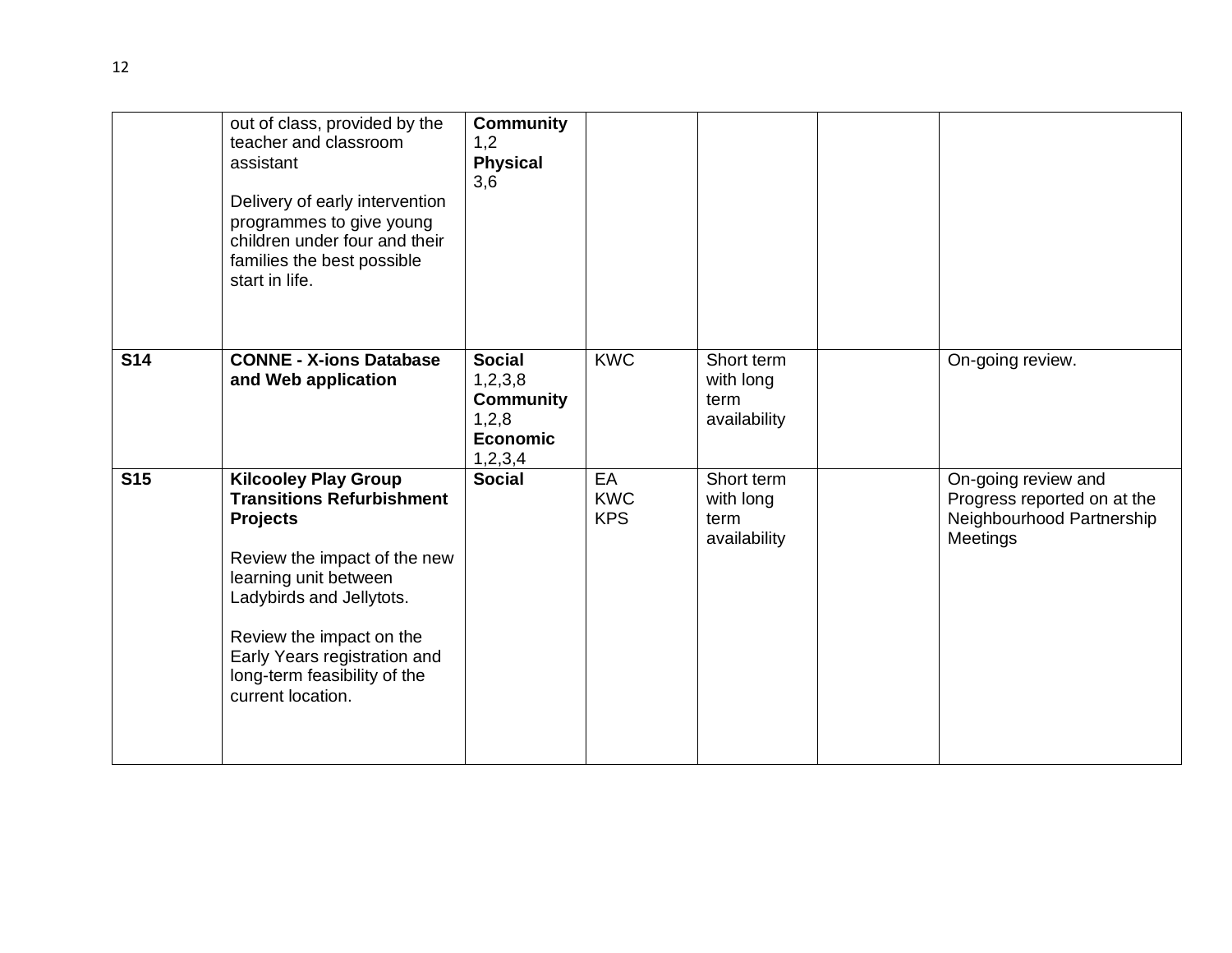| <b>Community Renewal</b> |  |
|--------------------------|--|
|--------------------------|--|

| <b>No</b>      | Project                                                                                                                                                                                                       | Key                                             | <b>Partner</b>                           | <b>Resource/Timescale</b> | <b>Milestones</b> | <b>Monitoring</b>                                                                 |
|----------------|---------------------------------------------------------------------------------------------------------------------------------------------------------------------------------------------------------------|-------------------------------------------------|------------------------------------------|---------------------------|-------------------|-----------------------------------------------------------------------------------|
|                |                                                                                                                                                                                                               | <b>Outcomes</b>                                 |                                          |                           |                   | <b>SUCCESS</b>                                                                    |
| C <sub>1</sub> | <b>Community Capacity</b><br><b>Building</b><br>Provide practical and<br>accredited if<br>applicable) training for<br>community<br>representatives and                                                        | <b>Social</b><br>6<br><b>Community</b><br>1,2,3 | <b>ANDBC</b><br><b>KWC</b><br><b>KCF</b> | Medium Term               |                   | Progress reported<br>on at the<br>Neighbourhood<br>Partnership<br><b>Meetings</b> |
|                | groups<br><b>KCF/UU Unblocking</b><br><b>Potential</b>                                                                                                                                                        |                                                 |                                          |                           |                   |                                                                                   |
|                | The Ulster University<br>continue to develop<br>access to third level<br>education and to<br>support our<br><b>Unblocking Potential</b><br>students and<br>undergraduates.<br>Target of 20 people<br>per year |                                                 |                                          |                           |                   |                                                                                   |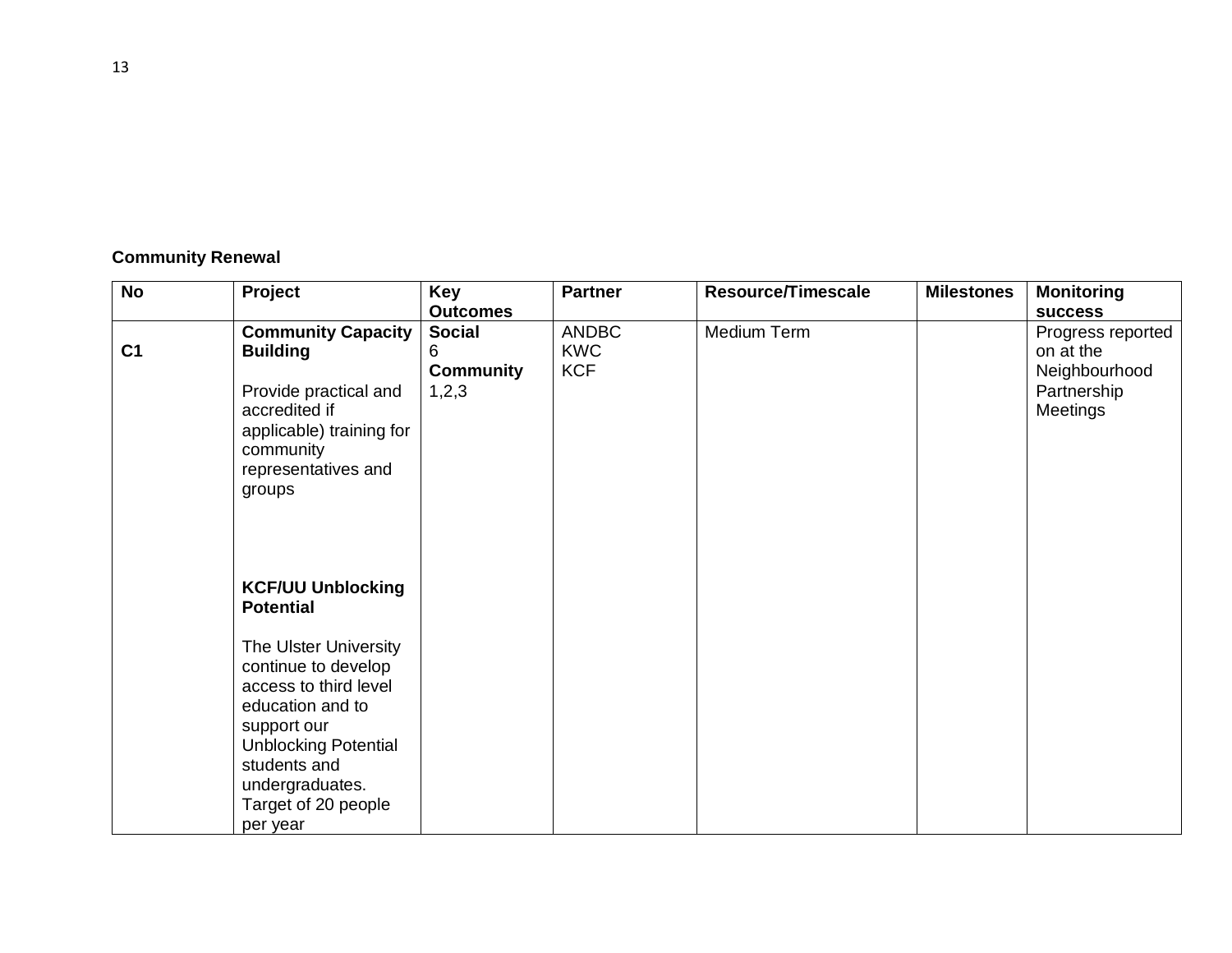| C <sub>2</sub> | <b>Youth Services</b><br>Ongoing mapping and<br>gap provision analysis<br>Installation of new<br>modular youth centre<br>and creation of a<br>youth hub for the<br>Kilcooley area                                                                                                                                                                                                                      |                                                                                | EA Youth<br>Service<br>EA<br><b>KCF</b><br><b>BA</b> | <b>Short Term</b> | Sep 2021<br>Jan 2022 | Completion of<br>mapping and gap<br>analysis                                                      |
|----------------|--------------------------------------------------------------------------------------------------------------------------------------------------------------------------------------------------------------------------------------------------------------------------------------------------------------------------------------------------------------------------------------------------------|--------------------------------------------------------------------------------|------------------------------------------------------|-------------------|----------------------|---------------------------------------------------------------------------------------------------|
| C <sub>3</sub> | <b>Social inclusion</b><br><b>Programme for older</b><br>people<br>Ards and North Down<br>Over 50's Programme<br>(Where funding is<br>available)<br>The role of the group<br>is to provide a voice<br>and improve<br>communication and<br>support to the over<br>50's across Ards &<br>North Down.<br>This includes<br>exchanging<br>knowledge, improving<br>communication on a<br>local level, invite | <b>Social</b><br>12<br><b>Community</b><br>1,2,3,5,6,7<br><b>Physical</b><br>3 | Over 50's group<br><b>KCF</b><br>(AGENDA NI)         | Long term         |                      | On-going review<br>and Progress<br>reported on at the<br>Neighbourhood<br>Partnership<br>Meetings |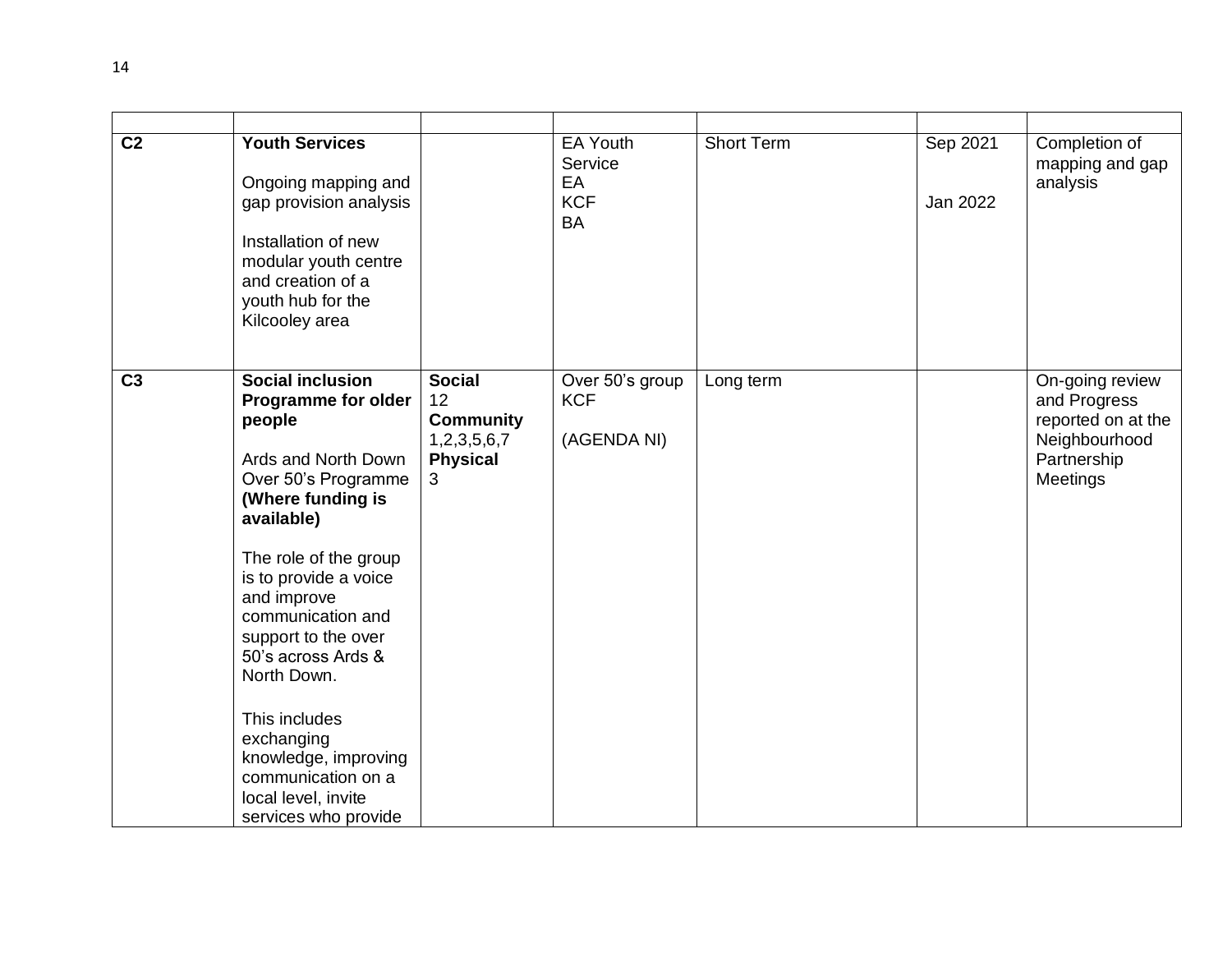|                | support to the over<br>50's to the Forum<br>meetings to talk about<br>the services they<br>offer, investigate<br>gaps, work with<br>AGEnda to submit<br>funding bids and plan<br>information events to<br>share information,<br>best practice and<br>evidence based<br>programmes/<br>initiatives. |                           |                                                        |             |                                                     |                                                                                                            |
|----------------|----------------------------------------------------------------------------------------------------------------------------------------------------------------------------------------------------------------------------------------------------------------------------------------------------|---------------------------|--------------------------------------------------------|-------------|-----------------------------------------------------|------------------------------------------------------------------------------------------------------------|
| C <sub>4</sub> | A community<br>Newsletter and e-<br>zine<br>The NRO will produce<br>a newsletter to<br>raise public<br>awareness about<br>activities services &<br>facilities within<br>Kilcooley.                                                                                                                 | <b>Community</b><br>1,5,6 | ANDBC (NRO)                                            | Medium term | <b>NRO</b>                                          | Progress reported<br>on at the<br>Neighbourhood<br>Partnership<br>Meetings /DfC<br><b>Quarterly Report</b> |
| C <sub>5</sub> | <b>Community</b><br><b>Volunteering</b><br>Programme<br>KWC run an annual<br><b>Summer Scheme</b><br>recruiting a cohort of<br>volunteers and<br>leaders.                                                                                                                                          | <b>Community</b><br>1,5,6 | <b>KCF</b><br><b>KWC</b><br><b>EA Youth</b><br>Service | Medium Term | <b>New</b><br>programme<br><b>No</b><br>application | Progress reported<br>on at the<br>Neighbourhood<br>Partnership<br>Meetings                                 |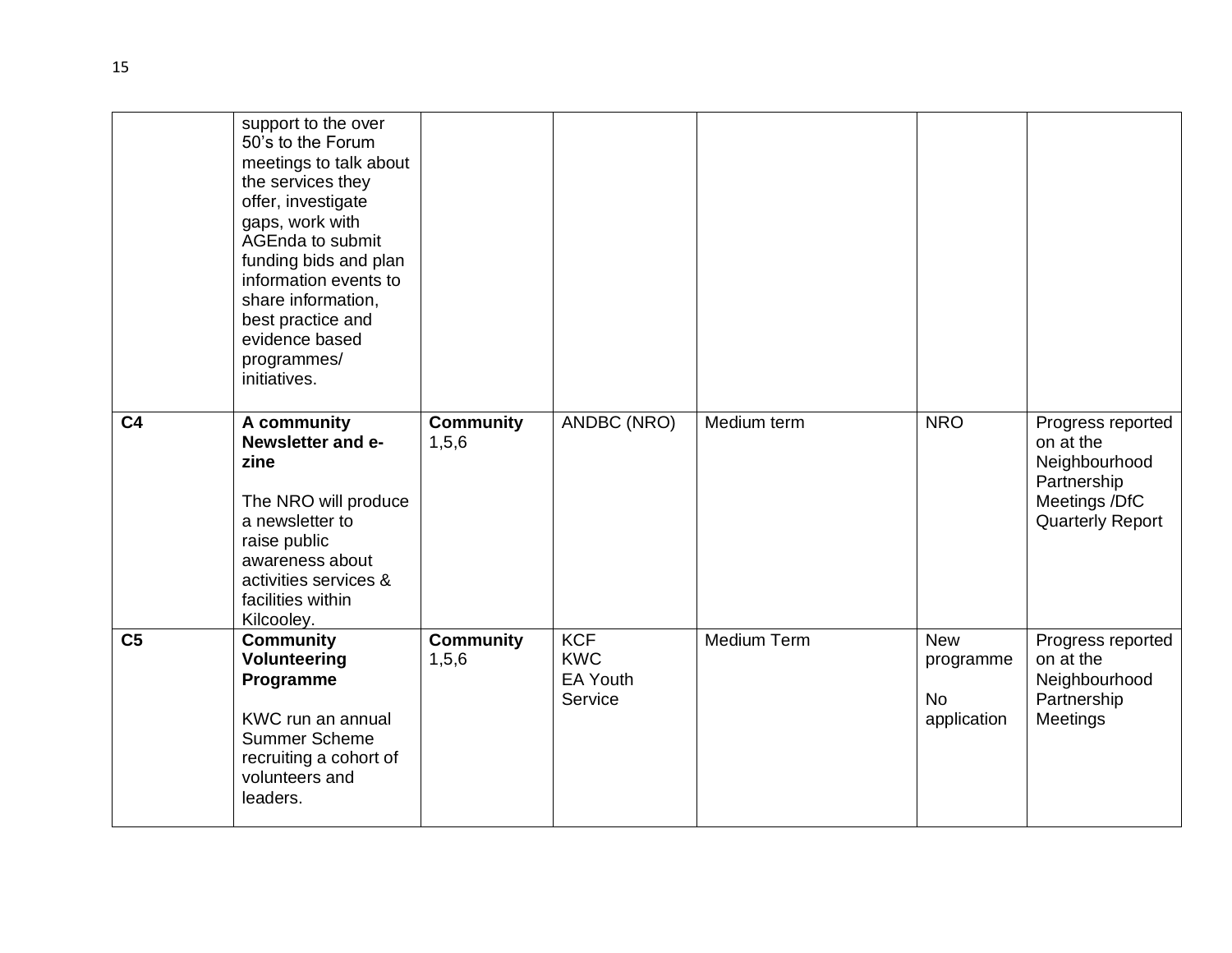| <b>Accredited Volunteer</b><br>Training is delivered<br>on a regular basis<br>throughout the year<br>by KWC |  |             |                               |  |
|-------------------------------------------------------------------------------------------------------------|--|-------------|-------------------------------|--|
| Youth Volunteer<br>Leadership Training<br>Programme for young<br>people                                     |  | Medium Term | Programme<br><b>Delivered</b> |  |

## **Physical Renewal**

| <b>No</b> | Project                                                                                                                                                                                                                                                   | <b>Key</b><br><b>Outcomes</b>                | <b>Partner</b> | Resource/Timescale | <b>Milestones</b> | <b>Monitoring success</b>                                  |
|-----------|-----------------------------------------------------------------------------------------------------------------------------------------------------------------------------------------------------------------------------------------------------------|----------------------------------------------|----------------|--------------------|-------------------|------------------------------------------------------------|
| P2a)      | <b>Refurbishment of</b><br>community Facilities<br>at the Square                                                                                                                                                                                          | <b>Community</b><br>2,5,6<br><b>Physical</b> |                |                    |                   | <b>KNR Partnership</b><br>meeting/DfC Quarterly<br>Report. |
|           | The Kilcooley<br><b>Women's Centre</b><br>will convert the old<br>disused supermarket in<br>No1 Kilcooley<br>Square into the new<br>Kilcooley Women's<br>Centre base,<br>comprising of office<br>space, a social<br>supermarket and<br>meeting facilities | $\overline{2}$                               |                |                    |                   |                                                            |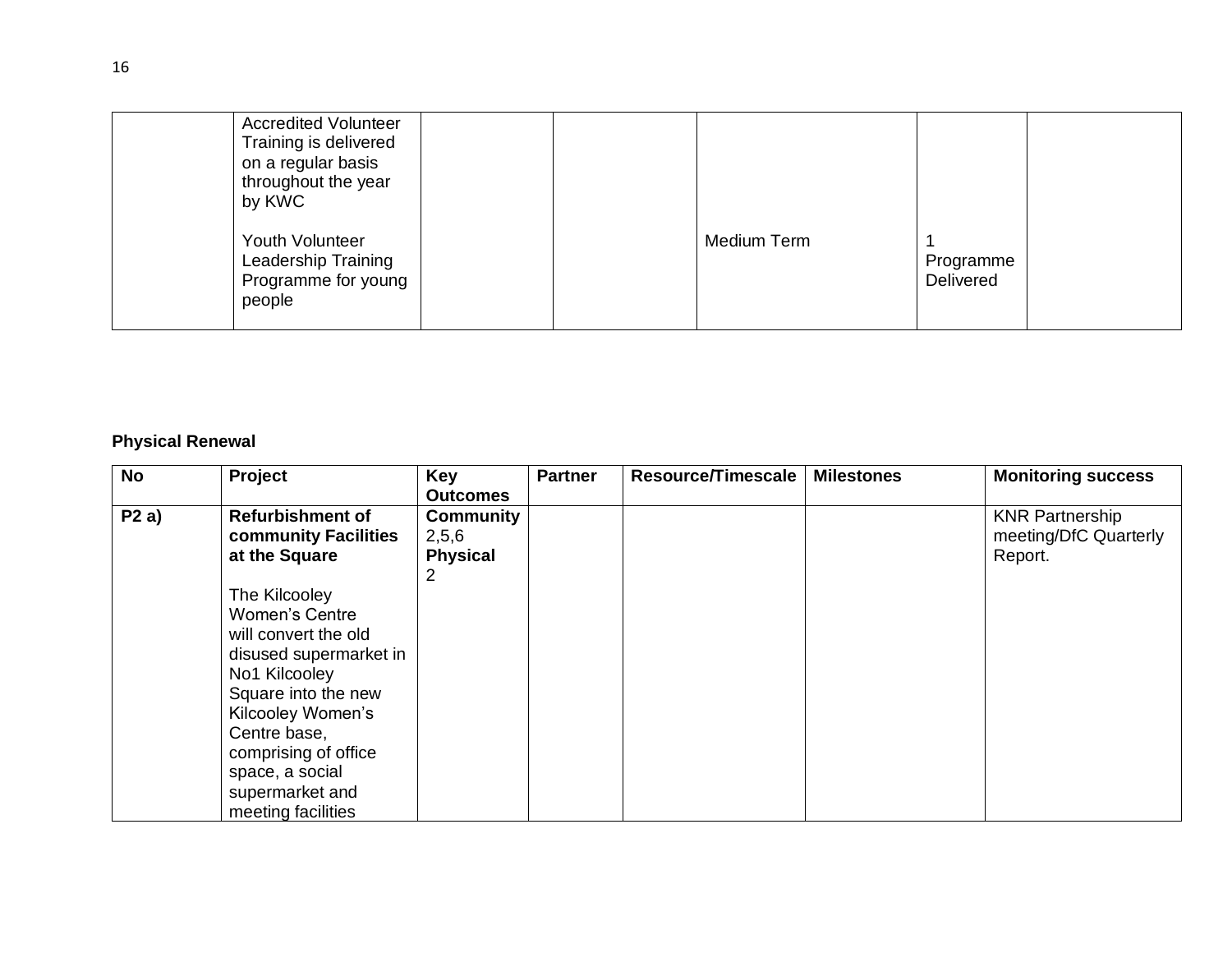| P2 b)          | <b>Refurbishment of</b><br>community Facilities<br>at the Square<br>A landscape design<br>team are to be<br>appointed to look at<br>ways of improving the<br>square at a cost of up<br>to £250,000. A<br>consultation with<br>residents will take<br>place in the future via a<br>drop in at the KCF and<br><b>Bangor Alternative</b><br>office. This will take<br>place in September<br>2019 to implement in<br>the next financial year. | <b>Community</b><br>2,5,6<br><b>Physical</b><br>$\overline{2}$ |                           | Medium term with<br>long term<br>sustainability |        | Completed                                                             |
|----------------|-------------------------------------------------------------------------------------------------------------------------------------------------------------------------------------------------------------------------------------------------------------------------------------------------------------------------------------------------------------------------------------------------------------------------------------------|----------------------------------------------------------------|---------------------------|-------------------------------------------------|--------|-----------------------------------------------------------------------|
| P <sub>3</sub> | <b>Public Realm</b><br>improvements<br>Improve street<br>lightening, road layout,<br>road conditions,<br>signage, public space,<br>parking, entrances and<br>traffic calming                                                                                                                                                                                                                                                              | <b>Physical</b><br>1,4                                         | <b>DRD</b><br><b>NIHE</b> | Medium term                                     | Ad hoc | Progress reported on at<br>the Neighbourhood<br>Partnership Meetings. |
| <b>P4</b>      | <b>Maintenance and</b><br>updating of parks                                                                                                                                                                                                                                                                                                                                                                                               | <b>Physical</b><br>3                                           | <b>ANDBC</b>              | Medium term                                     | Ad hoc | Progress reported on at<br>the Neighbourhood<br>Partnership Meetings. |